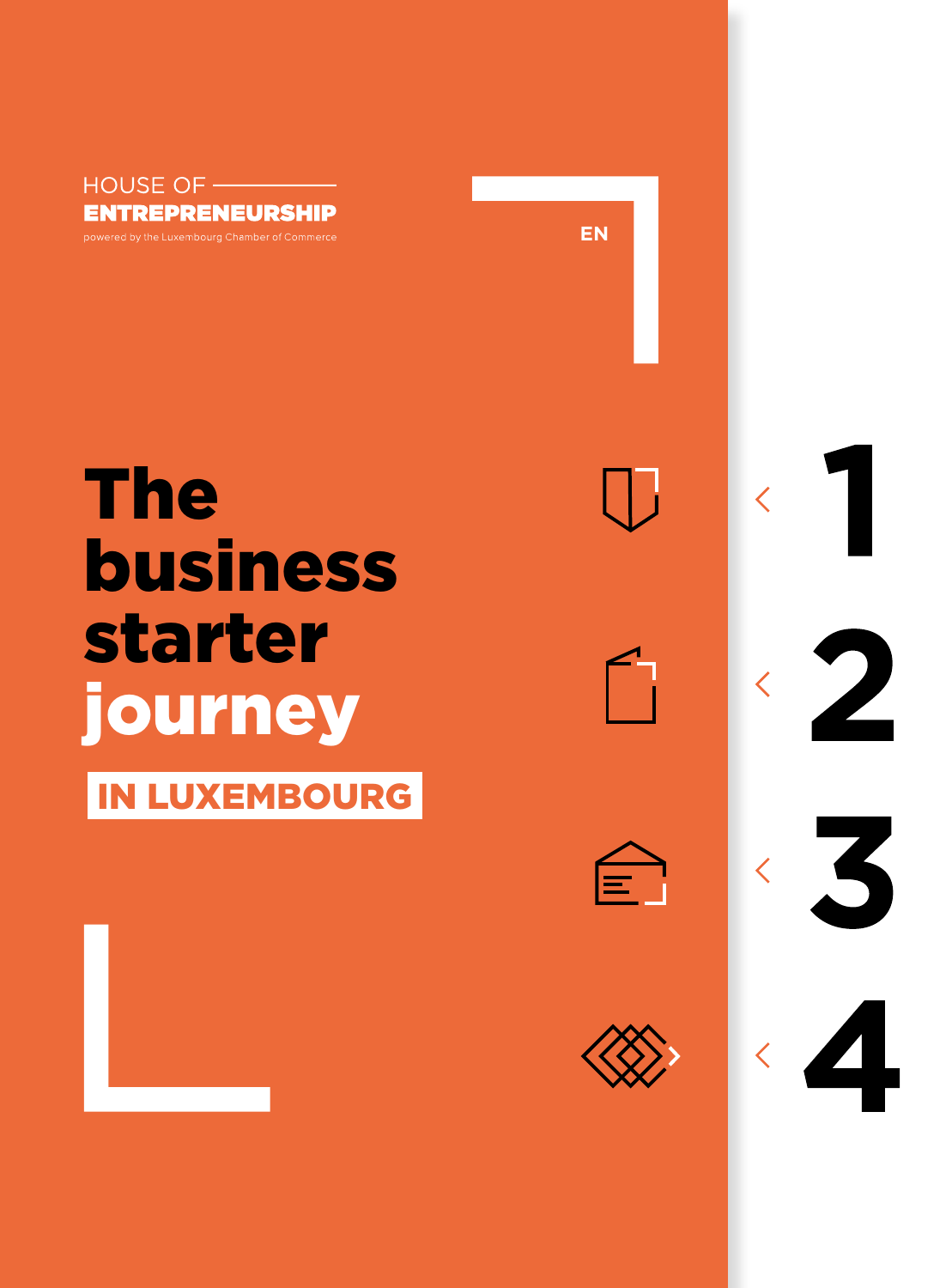## **CHECKLIST**

This check-list is applicable to commercial professions in general. Other qualifications, guarantees or insurance may be required for specifically regulated professions. To double check which elements are needed for your business, please contact us via **info@houseofentrepreneurship.lu** or attend our workshop "The business starter journey".

#### A. RESIDENT FOR MORE THAN 10 YEARS

#### **Main form**

■ Completed "business permit application and related notification" form

#### **Proof of integrity**

copy of a recent criminal record in Luxembourg (record no. 3)

#### **Proof of fixed premises**

 $\blacksquare$  either a copy of the lease agreement, or equivalent, or a residence certificate (as the case may be)

#### **Other attachments**

- $\Box$  copy of your identity card or residence permit<sup>1</sup>
- proof of payment of the administrative fee of 24€ per application<sup>2</sup>
- **T** articles of association if available, if not, draft articles of incorporation or draft statutes (companies only)<sup>3</sup>

#### B. RESIDENT FOR LESS THAN 10 YEARS OR NON-RESIDENT

#### **Main form**

■ Completed "business permit application and related notification" form

#### **Proof of integrity**

- $\Box$  copy/copies of a recent criminal record(s)
- notarial declaration of non-bankruptcy

#### **Proof of fixed premises**

either a copy of the lease agreement, or equivalent, or a residence certificate (as the case may be)

#### **Other attachments**

- $\blacksquare$  copy of your identity card or residence permit<sup>1</sup>
- proof of payment of the administrative fee of 24€ per application<sup>2</sup>
- **T** articles of association if available, if not, draft articles of incorporation or draft statutes (companies only)<sup>3</sup>

## <sup>1</sup> Any third-country citizens (from outside the EU) who would like to settle in Luxembourg for more than three months to operate a self-employed activity need to follow a specific procedure, unless they are a family member of an EU citizen or

- 2 Transfer 24€ to the account LU76 0019 5955 4404 7000, BIC code: BCEELULL of the Diekirch Revenue Office, with the following communication: "business permit"
- $^3\,$  Most companies (public limited companies (SA), private limited companies (Sàrl), etc.) must then be constituted before<br>a notary. The notary is responsible for registering the company at the Luxembourg Business Regi

## **OVERVIEW**

The overall timeframe for obtaining a business permit may vary depending on the chosen legal form and nature of the concerned activity. Indeed, additional procedures may be involved.



**Business permit Ministry of the Economy**

## **+/- 1 to 4 weeks \***

Obtaining the final business permit after submission of the complete application to the Ministry of the Economy (See check-list opposite)



**LBR**

## $\bigcap$  24 hours  $^*$

Registering the company with the Luxembourg Business Registers (LBR) depending on the nature of the activity **www.lbr.lu**



**Registration CCSS**

**Registration AED**

## $\bigcap_{r=1}^{\infty}$  +/-1 week \*

Obtaining a letter confirming the affiliation to the Joint Social Security Centre further to the registration **www.ccss.public.lu**

**+/- 2 to 4 weeks \***

Filing the initial declaration with the Duties, Estates and VAT Authority (Indirect tax authority - AED) and opting for the standard or exemption scheme **[pfi.public.lu](http://pfi.public.lu)**

\* Approximate time period given for reference only



**2**

**1**

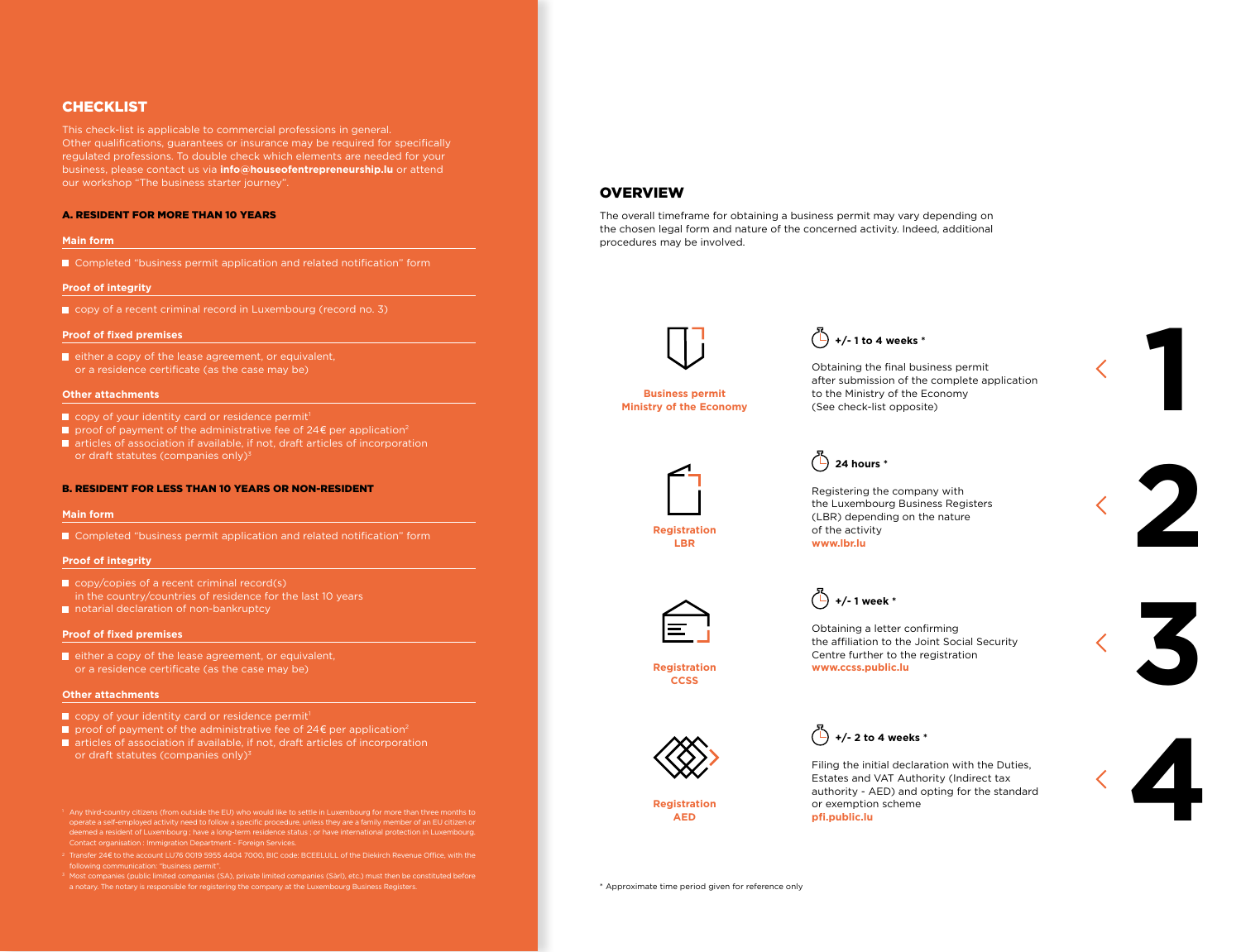

FOCUS ON PROFESSIONAL **INTEGRITY** 



## ABOUT FIXED PREMISES AND EFFECTIVE **MANAGEMENT**

- **Physical premises in Luxembourg**
- Effective and permanent **management** of the business **by the business permit holder**
- **Compliance with tax and business obligations**
- **Recent criminal records** of all countries where applicant has lived in the last 10 years
- **Notarial declaration of non-bankruptcy** if residing in Luxembourg **for less than 10 years** or for non-residents
- **Physical installation in Luxembourg** that includes an infrastructure suitable for the nature and scale of the concerned activity
- **The business permit holder personally and regularly ensure the day-to-day management** and direction of the business
- **The business permit holder must be connected** to the business

## THE BUSINESS PERMIT



**ACTIVATING** 

## SOCIAL PROTECTION

## MODIFIED LAW OF 2 SEPTEMBER, 2011 \*

**Examples:** Trader, Travel agent, restaurateur-coffee owner, Real estate agent, Int. carrier



**& industrial activities**



தி

**Examples:** Architect, Consulting-engineer, Chartered accountant (CPA)

**Liberal professions**

> **Examples:** Baker, Hairdresser, Caterer, Beautician

**Artisanal activities**









## **WITH THE AUTHORITIES**



**TAXATION IN LUXEMBOURG**





**Preliminary thougths**

— **Which legal form is better** suited to my

partnership)?

— **What about taxation** according to the

chosen legal form?

— **Do I have the necessary managerial skills**

to run a business?

— **What are my responsibilities and legal obligations** as an entrepreneur?

|                                            | <b>Sole</b><br>proprietorship<br>(self-employed)                                                       | <b>Limited</b><br><b>liability</b><br>company                                                                               | <b>Simplified</b><br>limited liability<br>company |
|--------------------------------------------|--------------------------------------------------------------------------------------------------------|-----------------------------------------------------------------------------------------------------------------------------|---------------------------------------------------|
| <b>Incorporation</b>                       |                                                                                                        | Notarial deed                                                                                                               | Notarial or<br>private deed                       |
| Legal<br>personality                       | No legal personality<br>Only the entrepre-<br>neur has the legal<br>personality as a<br>natural person | Distinct legal personality has a legal<br>form distinct from that of the partners<br>in it Personnalité juridique distincte |                                                   |
| <b>Minimum</b><br>capital<br>required      |                                                                                                        | € 12,000                                                                                                                    | $From \in I$<br>and € 11,999                      |
| Legal<br>obligation<br>towards<br>the RCSL | Publication of the<br>annual declaration<br>if annual turnover<br>exceeds<br>€100.000                  | Annual accounts registered with<br>the Luxembourg Business Registers                                                        |                                                   |
| <b>Taxation</b>                            | IR<br>MBT (commercial<br>activity)                                                                     | CIT.<br><b>MRT</b><br><b>NWT</b>                                                                                            | <b>CIT</b><br><b>MRT</b><br>NWT                   |

## **Luxembourg Business Registers**





- Registration of any activity governed by the law of 19 December 2002 (online filing)
- Registration of beneficial owners with RBE

**Joint Social Security Center (CCSS)**

- Affiliation of the selfemployed person or director of the company
- Employer's registration and affiliation of salaried workers (if hiring employees)



#### **Duties, Estates and VAT Authority (Indirect tax authority)**

— Initial declaration for VAT

— Choice of the standard or exemption scheme

Monthly contribution of 25% out of the Luxembourgish minimum social salary

## $\checkmark$



Adjustment of the contribution base possible if revenues differ from the standard basis



Exemption possible if revenues are lower than 1/3 of the minimum social salary

## $\vee$

**Salaried** and **self-employed workers** are covered in the event of: illness, work-related accidents or illnesses, maternity, pension insurance, disability and dependency.

**General framework**



IR : Income tax CIT / IRC : Corporate income tax

MBT / ICC : Municipal business tax NWT / IF : Minimum net wealth tax



### **Topics covered by the House of Entrepreneurship and its partners:**

- Personalised advice according to your needs throughout your entrepreneurial journey
- starting a business, development, financing and digitalisation
- Access to funding & state aids
- Networking & meet ups with experts

### **Useful resources**

- www.guichet.lu
- www.cc.lu
- www.ccss.public.lu
- pfi.public.lu
- www.impotsdirects.public.lu
- www.lbr.lu

\* The modified law of 2 September 2011 regulating access to the professions of craftsman, trader, industrialist and certain liberal professions, consolidated version of the law available at www.cc.lu